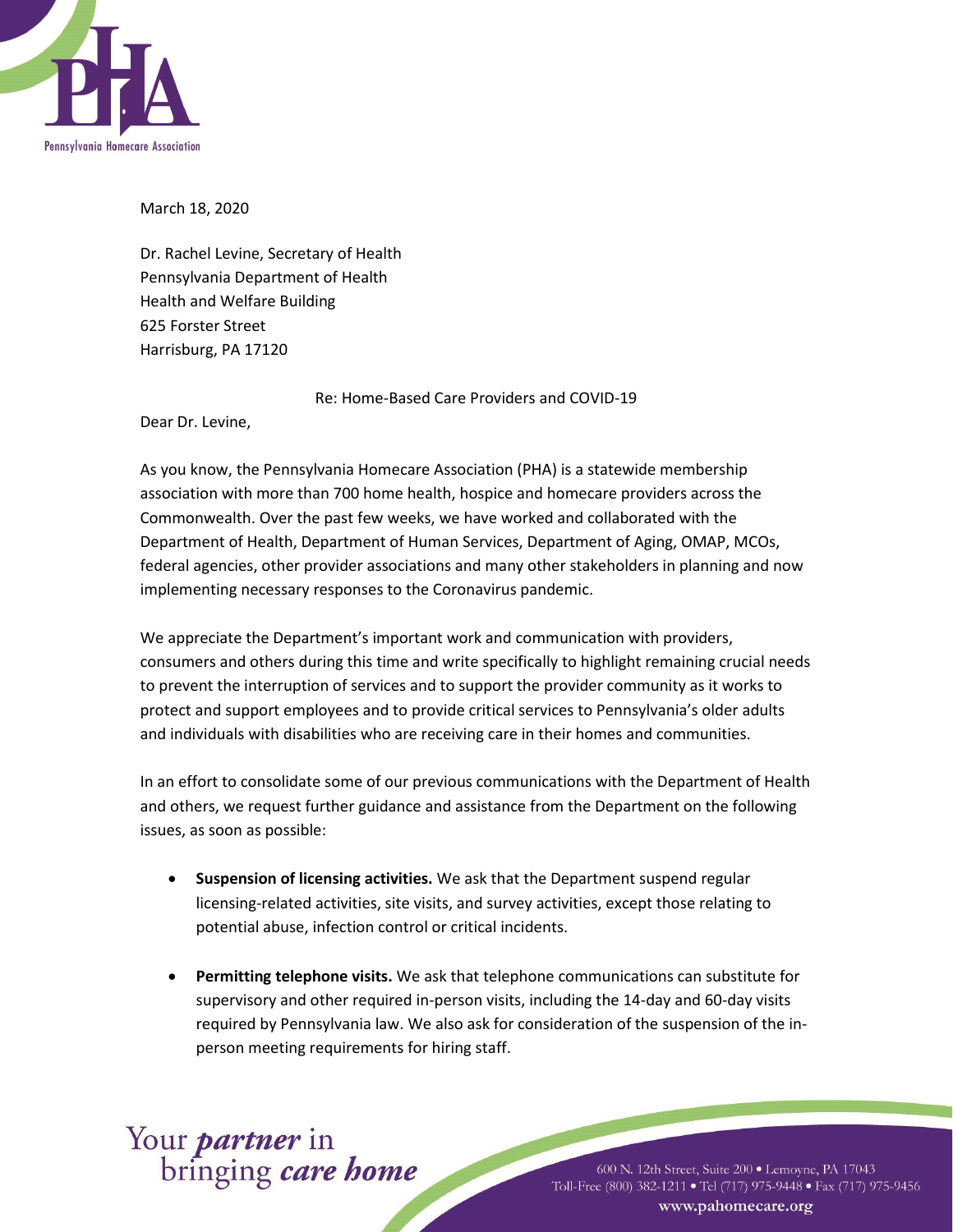

- **Modified training/competency requirements.** We ask that the Department consider increased flexibility on training or competency requirements, in an effort to ensure that qualified, available care personnel remain in the field to provide much-needed care. Appropriate, consumer and patient-specific training must, of course, continue.
- **PPD testing.** We request the temporary suspension of PPD testing requirements, as clinical settings where PPD tests are conducted are over-capacity and potential areas of exposure.
- **Federal background checks**. We have asked for an emergency suspension or modification of federal background check requirements, as provided in the attached letter.
- **Service location areas.** We ask that the Department eliminate any 60-mile limitation on the service area in which providers can provide services.
- **Access to facilities.** Clearer guidance is necessary to all facilities under the licensing/jurisdiction of the DOH to clarify that home health, hospice and homecare providers are healthcare providers, and provided that they follow any facility health screening requirements, be permitted access to facilities to provide critical care and services to residents. Home-based care personnel include hospice (end of life), home health (nurses and therapists), and homecare (direct care workers doing personal assistance services). Health and homecare providers are not visitors and must not be subject to any general restriction on visitors to facilities.
- **Specialized care.** We request additional guidance from the Department to allow agencies to expand on current practices with respect to specialized care and allow caregivers to perform additional, appropriate activities with proper abbreviated training.
- **PPE.** We know that the Department is well aware of shortages of Personal Protective Equipment (PPE), and we understand the critical need for PPE in facilities. This also remains a significant issue for homecare, home health and hospice providers. We are in regular communication with HAP, regional health coalitions and others on this issue, but would appreciate any additional information or guidance that the Department can share. The issue of facility health screenings and required PPE before a provider can enter a facility to provide a critical health or personal assistance services highlights the need for PPE among home-based care providers. The same is true in their work with consumers, who are particularly vulnerable to complications from

Your *partner* in<br>bringing *care home* 

600 N. 12th Street, Suite 200 · Lemoyne, PA 17043 Toll-Free (800) 382-1211 • Tel (717) 975-9448 • Fax (717) 975-9456 www.pahomecare.org